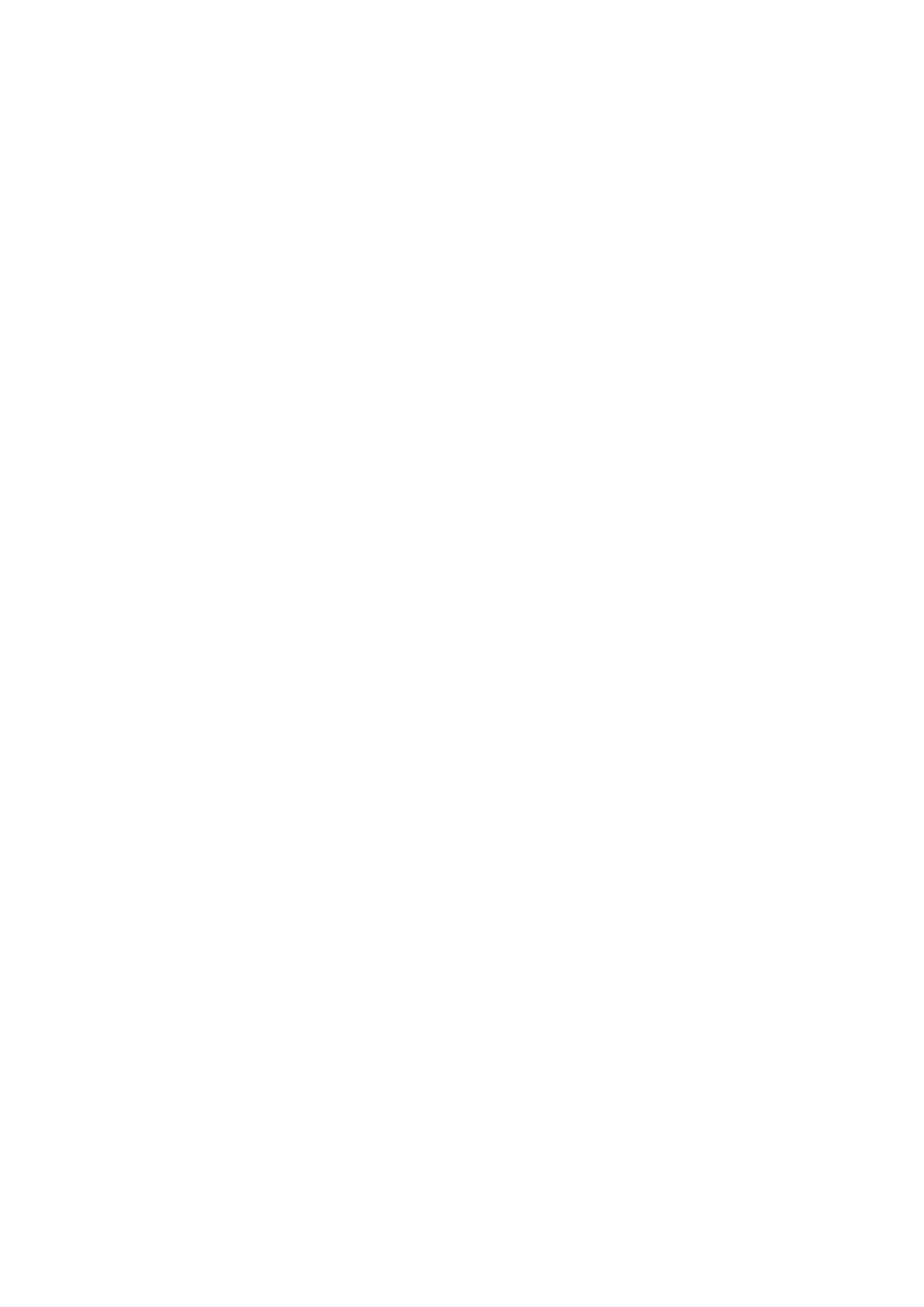# **TABLE OF CONTENTS 3 AUGUST 2017**

|    | <b>Business</b><br>Page No. |                                                                                                                                     |    |  |
|----|-----------------------------|-------------------------------------------------------------------------------------------------------------------------------------|----|--|
|    |                             |                                                                                                                                     |    |  |
| 1. |                             | <b>Meeting Conduct</b>                                                                                                              | 5  |  |
|    |                             | 1.1 Apologies                                                                                                                       | 5  |  |
|    |                             | 1.2 Conflict of Interest Declarations                                                                                               | 5  |  |
|    |                             | 1.3 Confirmation of Minutes                                                                                                         | 5  |  |
|    |                             | 1.4 Public Participation                                                                                                            | 5  |  |
|    |                             | 1.5 Items not on the Agenda                                                                                                         | 5  |  |
| 2. |                             | <b>Strategy</b>                                                                                                                     | 13 |  |
|    | 2.1                         | <b>Wellington Region Natural Hazards Management</b><br><b>Strategy</b>                                                              | 13 |  |
| 3. |                             | <b>Monitoring</b>                                                                                                                   | 10 |  |
|    | 3.1                         | Submission on the enquiry into the 2016 Local<br><b>Government Elections</b>                                                        | 10 |  |
| 4. |                             | <b>Operational</b>                                                                                                                  | 6  |  |
|    | 4.1                         | Oral Hearings for Prince of Wales/Omāroro Reservoir<br>easement application at Prince of Wales Park,<br><b>Wellington Town Belt</b> | 9  |  |
|    | 4.2                         | <b>Traffic Resolutions - Electric Vehicles and Car Share</b>                                                                        | 6  |  |
|    | 4.3                         | Report of the Grants Subcommittee of the 29 June 2017                                                                               | 9  |  |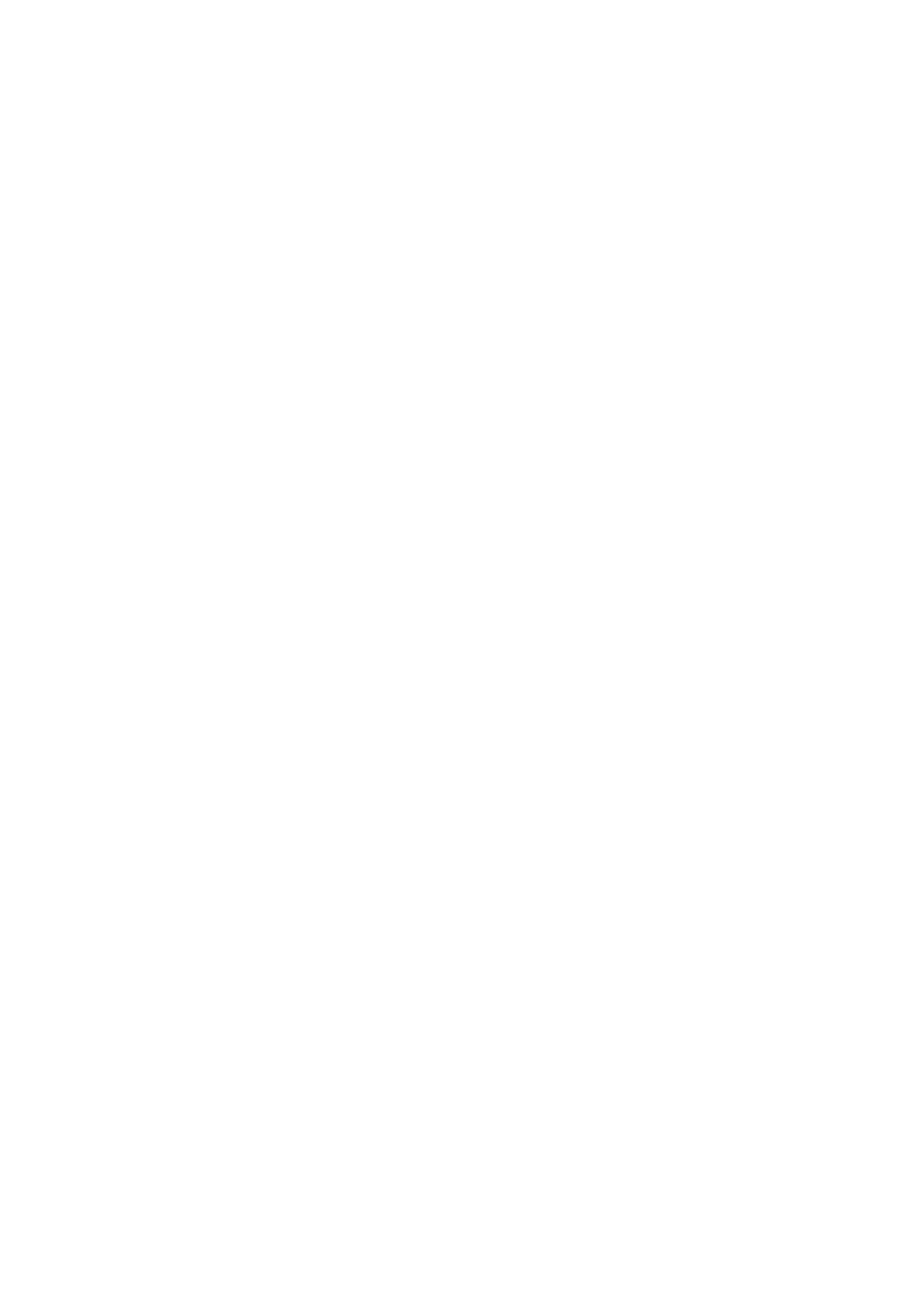# <span id="page-4-0"></span>**1 Meeting Conduct**

### <span id="page-4-1"></span>**1. 1 Apologies**

**Moved Councillor Pannett, seconded Councillor Calvi-Freeman**

#### **Resolved**

That the City Strategy Committee:

1. Accept the apologies received from Councillor Woolf for absence on Council business, Councillor Sparrow for absence and Councillor Marsh for lateness.

**Carried**

### <span id="page-4-2"></span>**1. 2 Conflict of Interest Declarations**

Nil

### <span id="page-4-3"></span>**1. 3 Confirmation of Minutes**

#### **Moved Councillor Pannett, seconded Councillor Calvert**

#### **Resolved**

That the City Strategy Committee:

- 1. Approve the minutes of the City Strategy Committee Meeting held on 22 June 2017, having been circulated, that they be taken as read and confirmed as an accurate record of that meeting **with the following amendment.**
	- **a. Amend the minutes of the City Strategy Committee Meeting of 22 June 2017 to accept the apologies received from Councillor Foster on Council Business that were omitted in error.**

**Carried**

#### <span id="page-4-5"></span>**1. 4 Public Participation**

No requests for public participation received.

### <span id="page-4-4"></span>**1. 5 Items not on the Agenda**

No items not on the agenda received.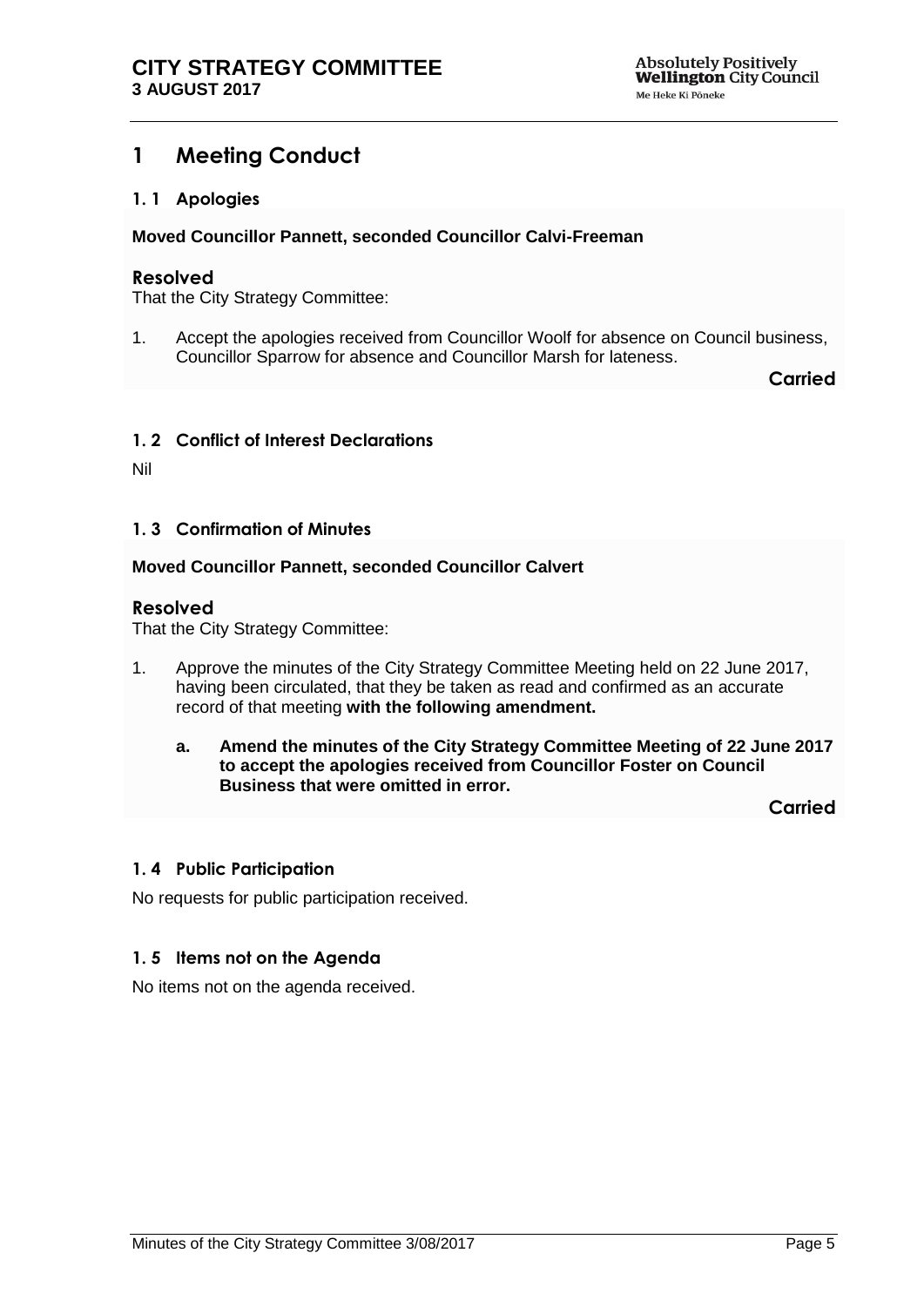# **4. Operational**

## <span id="page-5-0"></span>**4.2 Traffic Resolutions - Electric Vehicles and Car Share**

### **Moved Councillor Calvi-Freeman, seconded Councillor Lee**

### **Resolved**

That the City Strategy Committee:

- 1. Receive the information.
- 2. Approve the following amendments to the Traffic Resolutions, pursuant to the provisions of the Wellington City Council Consolidated Bylaw 2008.

| a. | Car Share Vehicle Parking Space - Ballance Street & Maginnity Street, Wellington<br>Central (TR 53-17) |                                                                                                                                                    |                                                                                                                                                                                                                                                                                   |  |  |
|----|--------------------------------------------------------------------------------------------------------|----------------------------------------------------------------------------------------------------------------------------------------------------|-----------------------------------------------------------------------------------------------------------------------------------------------------------------------------------------------------------------------------------------------------------------------------------|--|--|
|    | Delete from Schedule B (Class Restricted) of the Traffic Restrictions Schedule                         |                                                                                                                                                    |                                                                                                                                                                                                                                                                                   |  |  |
|    | Column One                                                                                             | Column Two                                                                                                                                         | <b>Column Three</b>                                                                                                                                                                                                                                                               |  |  |
|    | <b>Ballance Street</b>                                                                                 | Metered parking, P120<br>Maximum, Monday to<br>Thursday 8:00am - 6:00pm,<br>Friday 8:00am - 8:00pm,<br>Saturday and Sunday 8:00<br>$-6:00pm$ .     | Southwest side, following the<br>kerbline 14.5 metres northwest<br>of its intersection with<br><b>Featherston Street (Grid</b><br>coordinates $x = 1748883.2$ m,<br>y= 5428444.8 m), and<br>extending in a north-westerly<br>direction for 11.5 metres. (2)<br>parallel carparks) |  |  |
|    | Maginnity<br><b>Street</b>                                                                             | Metered parking,<br>P120 Maximum,<br>Monday to Thursday<br>8:00am - 6:00pm,<br>Friday 8:00am -<br>8:00pm, Saturday<br>and Sunday 8:00 -<br>6:00pm. | Southeast side,<br>following the kerbline 8<br>metres southwest of its<br>intersection with<br><b>Ballance Street (Grid</b><br>coordinates $x=$<br>1748862.1 m, y=<br>5428468.0 m), and<br>extending in a south-<br>westerly direction for<br>20.5 metres. (8 angle<br>carparks)  |  |  |
|    | Add to Schedule B (Class Restricted) of the Traffic Restrictions Schedule                              |                                                                                                                                                    |                                                                                                                                                                                                                                                                                   |  |  |
|    | Column One                                                                                             | Column Two                                                                                                                                         | Column Three                                                                                                                                                                                                                                                                      |  |  |
|    | <b>Ballance Street</b>                                                                                 | Car share, at all times                                                                                                                            | Southwest side, following the<br>kerbline 14.5 metres northwest<br>of its intersection with                                                                                                                                                                                       |  |  |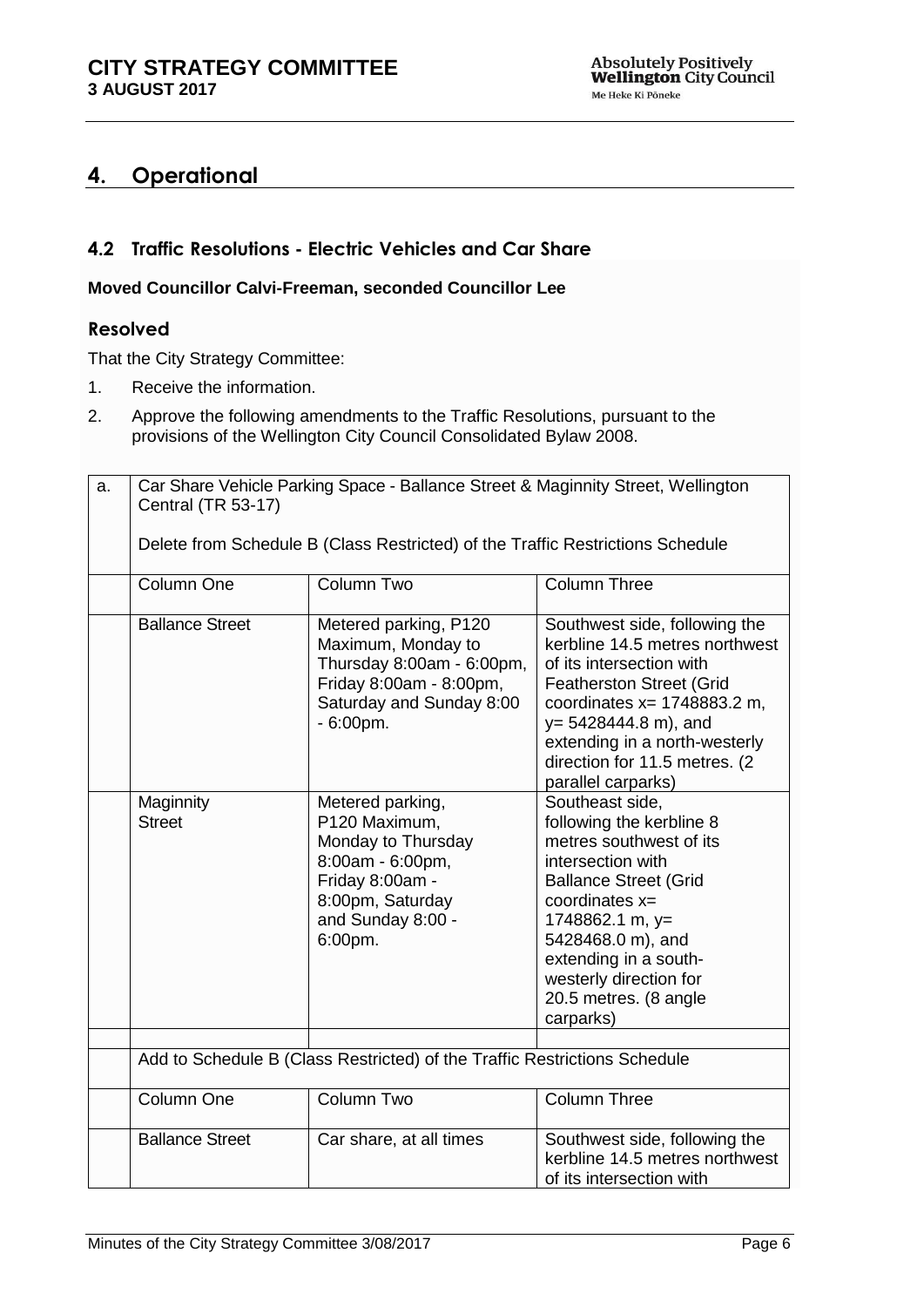|    |                         |                                                                                                                                                                     | <b>Featherston Street (Grid</b><br>coordinates $x = 1748883.2$ m,<br>$y = 5428444.8$ m), and<br>extending in a north-westerly<br>direction for 11.5 metres. (2)<br>parallel carparks)                                                                            |
|----|-------------------------|---------------------------------------------------------------------------------------------------------------------------------------------------------------------|------------------------------------------------------------------------------------------------------------------------------------------------------------------------------------------------------------------------------------------------------------------|
|    |                         | Add to Schedule B (Class Restricted) of the Traffic Restrictions Schedule                                                                                           |                                                                                                                                                                                                                                                                  |
|    | Column One              | Column Two                                                                                                                                                          | <b>Column Three</b>                                                                                                                                                                                                                                              |
|    | <b>Maginnity Street</b> | Car share, at all times                                                                                                                                             | Southeast side, following the<br>kerbline 8.0 metres southwest<br>of its intersection with Ballance<br>Street (Grid coordinates x=<br>1748862.1 m, y= 5428468.0<br>m), and extending in a south-<br>westerly direction for 2.5<br>metres. (1 angle carpark)      |
|    |                         | Add to Schedule F (Metered parking) of the Traffic Restrictions Schedule                                                                                            |                                                                                                                                                                                                                                                                  |
|    | <b>Maginnity Street</b> | Metered parking, P120<br>Maximum, Monday to<br>Thursday 8:00am - 6:00pm,<br>Friday 8:00am - 8:00pm,<br>Saturday and Sunday 8:00<br>$-6:00pm$ .                      | Southeast side, following the<br>kerbline 10.5 metres southwest<br>of its intersection with Ballance<br>Street (Grid coordinates x=<br>1748862.1 m, y= 5428468.0<br>m), and extending in a south-<br>westerly direction for 18.0<br>metres. (7 angle carparks)   |
| b. |                         | Car Share Vehicle Parking Space - Willeston Street, Wellington Central (TR 54-17)<br>Delete from Schedule B (Class Restricted) of the Traffic Restrictions Schedule |                                                                                                                                                                                                                                                                  |
|    | Column One              | Column Two                                                                                                                                                          | <b>Column Three</b>                                                                                                                                                                                                                                              |
|    | <b>Willeston Street</b> | DC, CC, FC Registered<br>Vehicles Parking, Monday<br>to Friday 8:00am - 6:00pm.                                                                                     | South side, commencing 24.5<br>metres west of its intersection<br>with Jervois Quay (Grid<br>Coordinates<br>X=2658909.49981 m,<br>Y=5989560.35795 m) and<br>extending in a westerly<br>direction following the kerbline<br>for 9.5 metres. (3 angle<br>carparks) |
|    |                         | Delete from Schedule F (Metered parking) of the Traffic Restrictions Schedule                                                                                       |                                                                                                                                                                                                                                                                  |
|    | Column One              | <b>Column Two</b>                                                                                                                                                   | <b>Column Three</b>                                                                                                                                                                                                                                              |
|    | <b>Willeston Street</b> | Metered parking, P120                                                                                                                                               | South side, commencing 6.5                                                                                                                                                                                                                                       |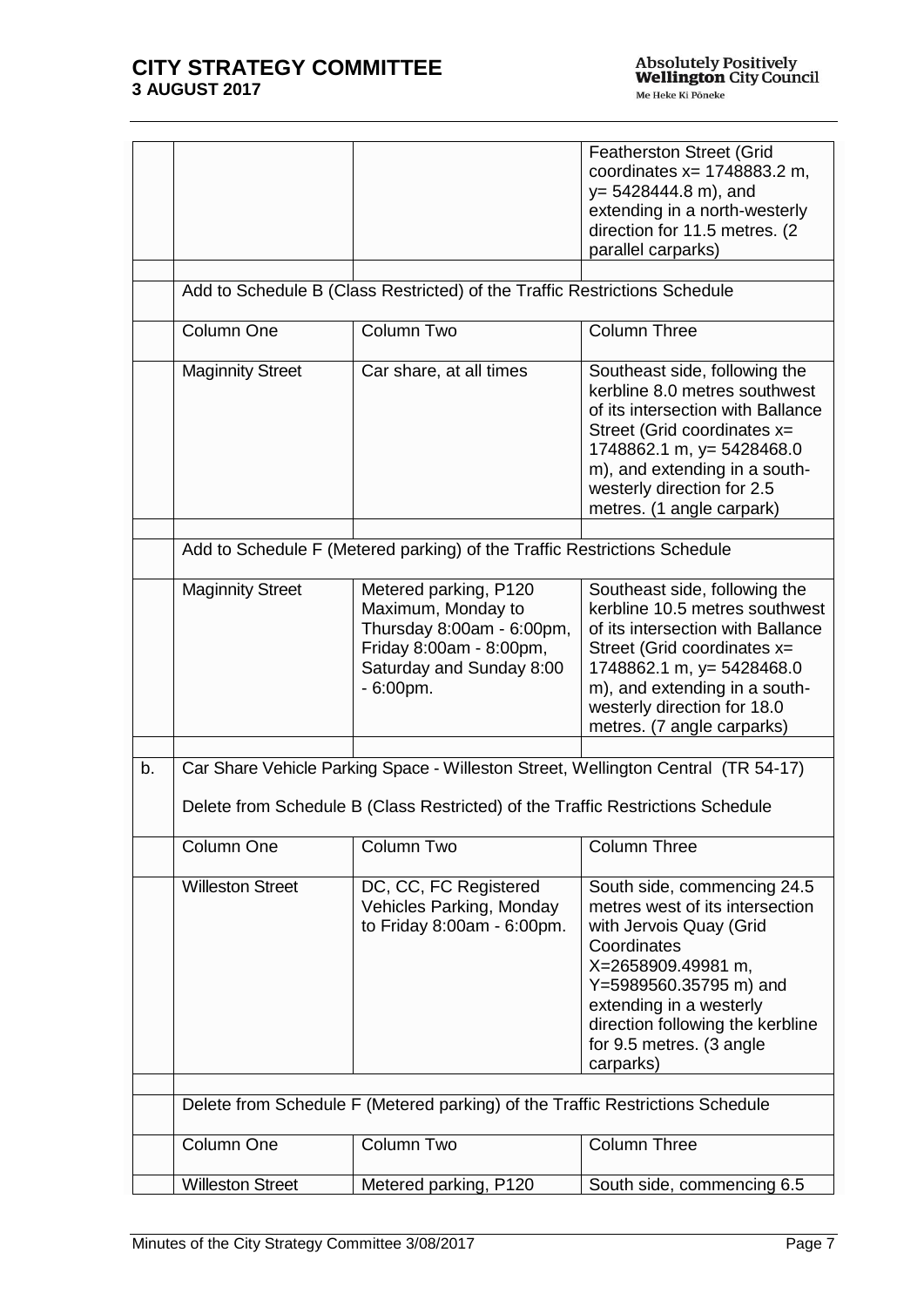|                         | Maximum, Monday to<br>Thursday 8:00am - 6:00pm,<br>Friday 8:00am - 8:00pm,<br>Saturday and Sunday 8:00<br>$-6:00pm$ .                          | metres west of its intersection<br>with Jervois Quay (Grid<br>coordinates $x = 1748887.7$ m,<br>y= 5427848.2 m), and<br>extending in a westerly<br>direction following the kerbline<br>for 9 metres. (2 parallel<br>carparks)                                              |
|-------------------------|------------------------------------------------------------------------------------------------------------------------------------------------|----------------------------------------------------------------------------------------------------------------------------------------------------------------------------------------------------------------------------------------------------------------------------|
| <b>Willeston Street</b> | Metered parking, P120<br>Maximum, Monday to<br>Thursday 8:00am - 6:00pm,<br>Friday 8:00am - 8:00pm,<br>Saturday and Sunday 8:00<br>$-6:00$ pm. | South side, commencing 34<br>.0metres west of its<br>intersection with Jervois Quay<br>(Grid coordinates $x=$<br>1748887.7 m, y= 5427848.2<br>m), and extending in a westerly<br>direction following the kerbline<br>for 29.5 metres. (8 angle and 1<br>parallel carparks) |
|                         | Add to Schedule B (Class Restricted) of the Traffic Restrictions Schedule                                                                      |                                                                                                                                                                                                                                                                            |
| Column One              | Column Two                                                                                                                                     | <b>Column Three</b>                                                                                                                                                                                                                                                        |
| <b>Willeston Street</b> | Car share, at all times                                                                                                                        | South side, commencing 6.5<br>metres west of its intersection<br>with Jervois Quay (Grid<br>coordinates $x = 1748887.7$ m,<br>$y = 5427848.2$ m), and<br>extending in a westerly<br>direction following the kerbline<br>for 9 metres. (2 parallel<br>carparks)             |
| <b>Willeston Street</b> | Car share, at all times                                                                                                                        | South side, commencing 24.5<br>metres west of its intersection<br>with Jervois Quay (Grid<br>Coordinates<br>X=2658909.49981 m,<br>Y=5989560.35795 m) and<br>extending in a westerly<br>direction following the kerbline<br>for 3.2 metres. (1 angle<br>carpark)            |
| <b>Willeston Street</b> | DC, CC, FC Registered<br>Vehicles Parking, Monday<br>to Friday 8:00am - 6:00pm.                                                                | South side, commencing 27.7<br>metres west of its intersection<br>with Jervois Quay (Grid<br>Coordinates<br>X=2658909.49981 m,<br>Y=5989560.35795 m) and<br>extending in a westerly<br>direction following the kerbline<br>for 9.1 metres. (3 angle<br>carparks)           |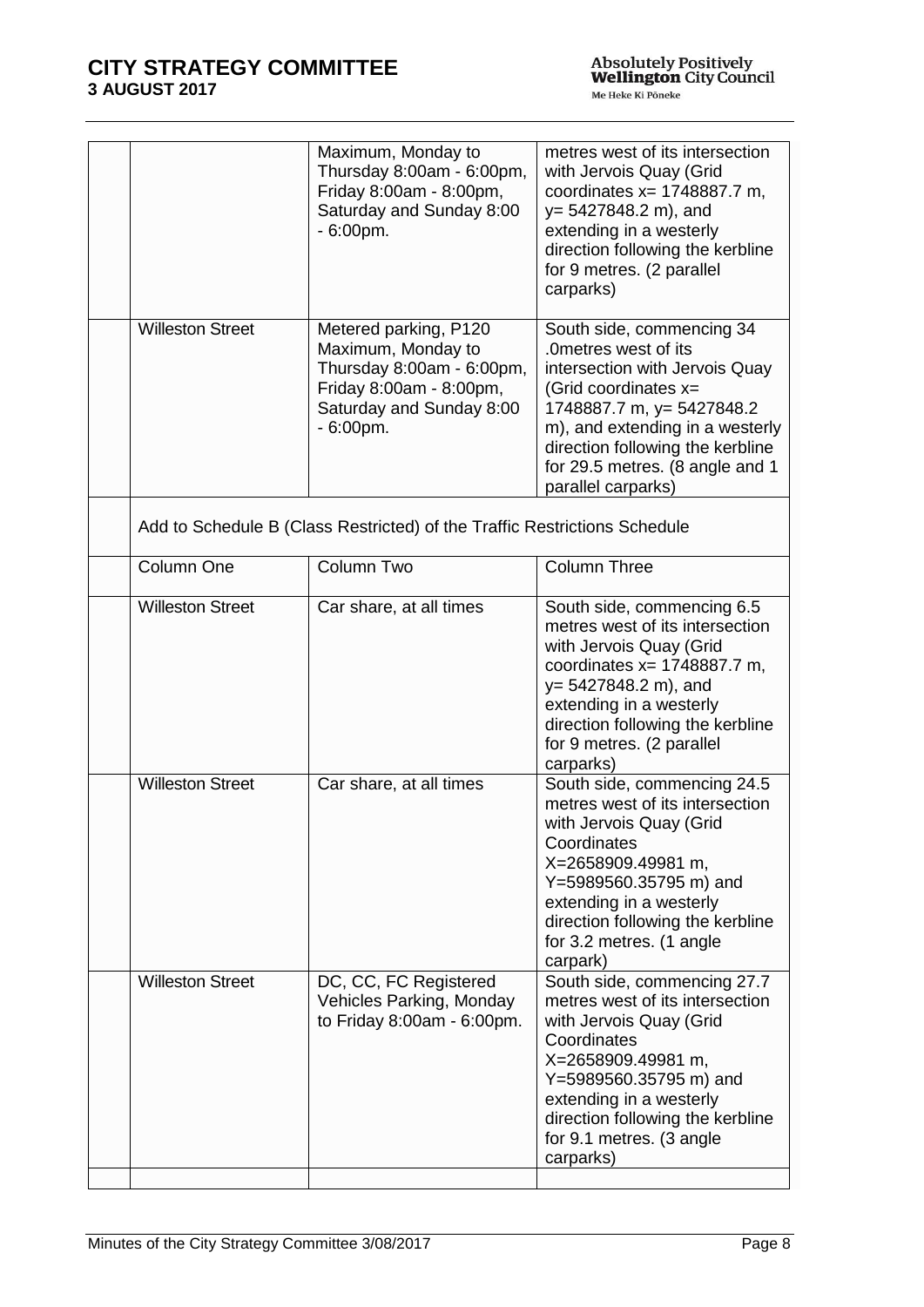|                         | Add to Schedule F (Metered parking) of the Traffic Restrictions Schedule                                                                       |                                                                                                                                                                                                                                                                                |  |  |  |  |
|-------------------------|------------------------------------------------------------------------------------------------------------------------------------------------|--------------------------------------------------------------------------------------------------------------------------------------------------------------------------------------------------------------------------------------------------------------------------------|--|--|--|--|
| <b>Willeston Street</b> | Metered parking, P120<br>Maximum, Monday to<br>Thursday 8:00am - 6:00pm,<br>Friday 8:00am - 8:00pm,<br>Saturday and Sunday 8:00<br>$-6:00pm$ . | South side, commencing 36.8<br>metres west of its intersection<br>with Jervois Quay (Grid<br>coordinates $x = 1748887.7$ m,<br>$y = 5427848.2$ m), and<br>extending in a westerly<br>direction following the kerbline<br>for 26.7 metres. (7 angle and 1<br>parallel carparks) |  |  |  |  |

### **Carried**

# <span id="page-8-1"></span>**4.3 Report of the Grants Subcommittee of the 29 June 2017**

### **Moved Councillor Free, seconded Councillor Calvi-Freeman**

### **Resolved**

That the City Strategy Committee:

1. Approve the proposed changes to the Social and Recreation Fund priorities (focus areas) as set out in Attachment 1 of the officers' report.

**Carried**

(Councillor Calvert left the meeting at 9:38 am.)

# <span id="page-8-0"></span>**4.1 Oral Hearings for Prince of Wales/Omāroro Reservoir easement application at Prince of Wales Park, Wellington Town Belt**

| <b>Time</b> | Sub No. | <b>Name</b>          | Organisation | <b>Tabled</b><br><b>Information</b><br>submitted |
|-------------|---------|----------------------|--------------|--------------------------------------------------|
| $9.40$ am   | 20      | <b>Geoff Simmons</b> |              |                                                  |

(Councillor Calvert returned to the meeting at 9:41 am.)

| <b>Time</b> | Sub No. | <b>Name</b>                          | Organisation                      | <b>Tabled</b><br><b>Information</b><br>submitted |
|-------------|---------|--------------------------------------|-----------------------------------|--------------------------------------------------|
| $9.44$ am   | 14      | Mary Hutchison                       |                                   | Photos                                           |
| $9.52$ am   | 17      | Jane Patterson and Rhona<br>Carson   | Newtown Residents'<br>Association |                                                  |
| $9.58$ am   | 26      | <b>Robert and Catherine</b><br>Ayson |                                   |                                                  |
| $10.05$ am  | 35      | Carol Comber & David<br>Smyth        | Mt Cook Mobilised                 |                                                  |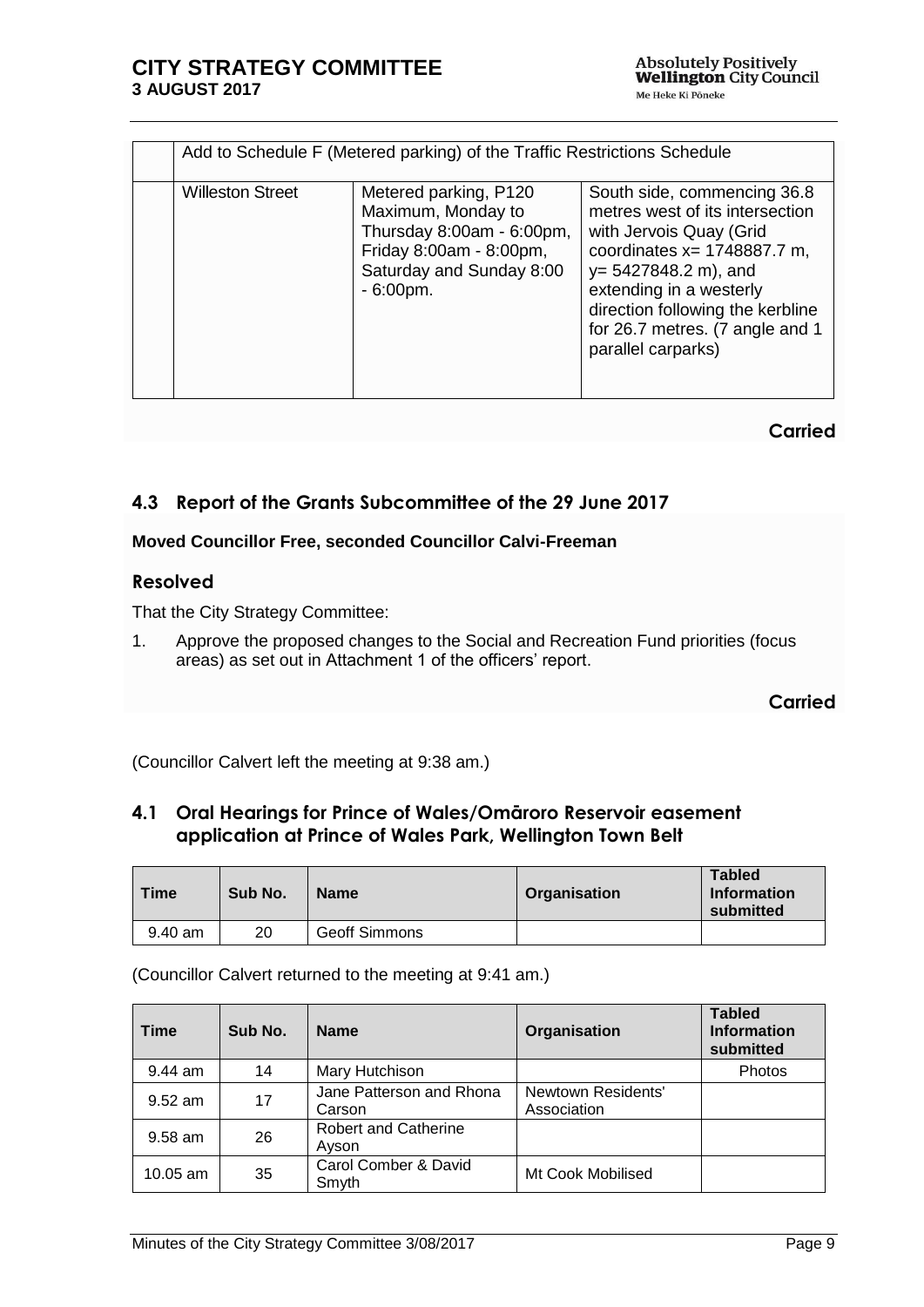| 10.14 $am$          | 9  | Judy Hutt         |                                    |  |
|---------------------|----|-------------------|------------------------------------|--|
| Unable to<br>attend | 39 | Colin Taylor      |                                    |  |
| 10.17 $am$          | 31 | Graeme Aitken     |                                    |  |
| $10.23$ am          | 34 | <b>Frank Cook</b> |                                    |  |
| $10.30$ am          | 38 | John Bishop       | Friends of the Town<br><b>Belt</b> |  |

### **Moved Councillor Pannett, seconded Councillor Foster**

### **Resolved**

That the City Strategy Committee:

1. Receive all of the submissions, hear the oral submissions and thank all submitters.

#### **Carried**

#### **Attachments**

1 Mary Hutchison | submitter 14 | Tabled Information

The meeting adjourned for morning tea at 10.38 am, members present when the meeting reconvened at 10.57 am were Mayor Lester, Councillor Calvert, Councillor Calvi-Freeman, Councillor Dawson, Councillor Day, Councillor Foster, Councillor Free, Councillor Gilberd, Councillor Pannett and Councillor Young.

# <span id="page-9-0"></span>**3. Monitoring**

## **3.1 Submission on the inquiry into the 2016 Local Government Elections**

### **Moved Mayor Lester, seconded Councillor Day**

## **Recommendations**

That the City Strategy Committee:

- 1. Receive the information.
- 2. Approve the draft submission to Parliament's Justice and Electoral Committee's Inquiry into the 2016 Local Government Elections, subject to any amendments agreed by the Committee.
- 3. Agree to delegate to the Chair of the City Strategy Committee **Mayor** and the Chief Executive the authority to make any minor consequential edits, prior to the Submission on the Inquiry into the 2016 Local Government Elections, being submitted to the Justice and Electoral Committee.

**Moved Councillor Pannett, seconded Councillor Calvert**, the following amendment: That the City Strategy Committee: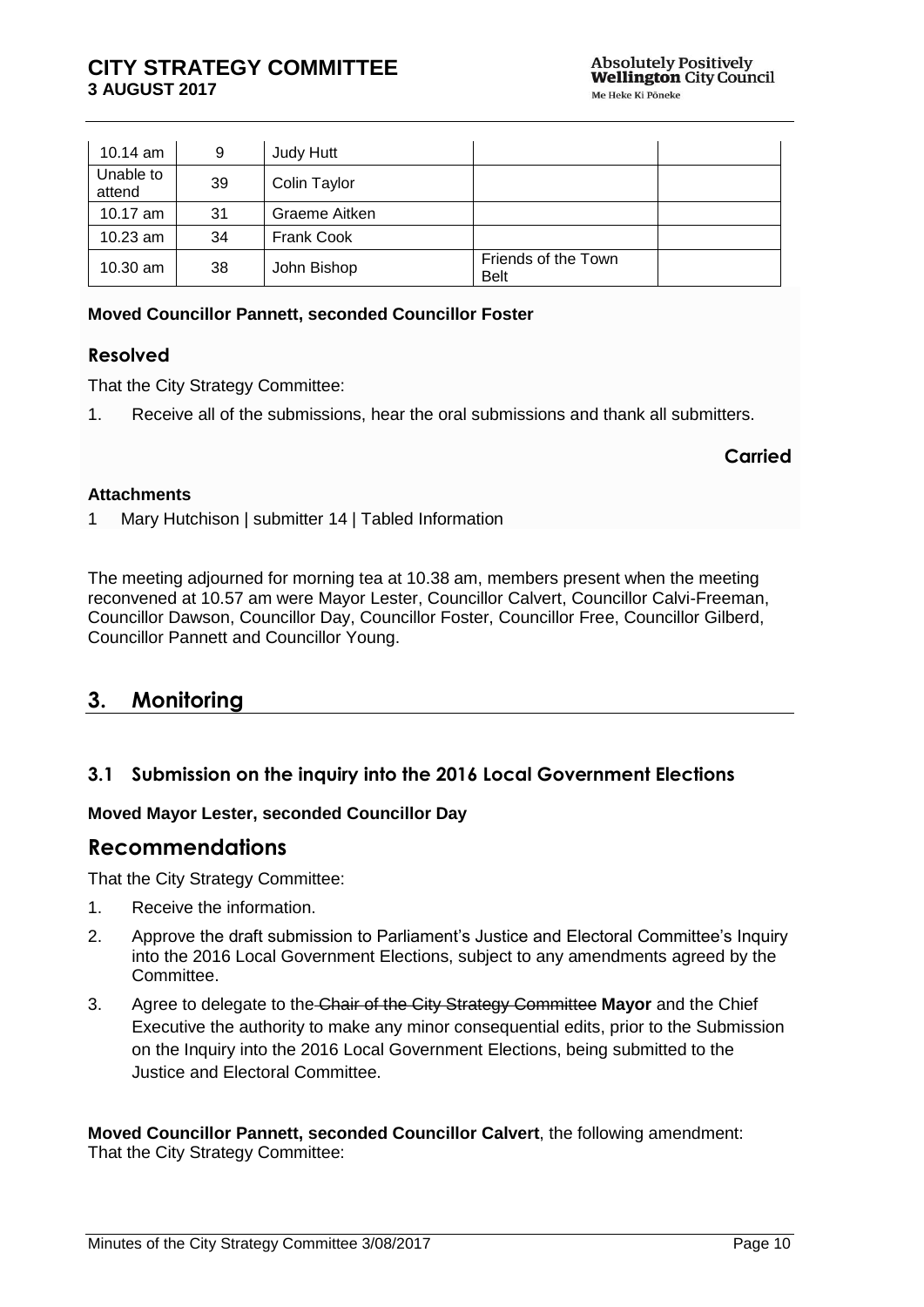- 2. Approve the draft submission to Parliament's Justice and Electoral Committee's Inquiry into the 2016 Local Government Elections, subject to any **to include below**  amendments agreed by the Committee:
	- **2.4 Note that our support for electronic voting is contingent on being satisfied that the system adopted has robust security and accessibility measures to protect the integrity of that system.**
	- **2.5 Identification of other initiatives that would lift voter turnout:**
		- *a.* **Recommend to the Select Committee that an Inquiry is undertaken into the best mechanisms to improve voter turnout at both a central and local government level using best local and international practice. Such an inquiry could look at amongst other thing the advantages/disadvantages of educational programmes on voting, compulsory voting, the role of media and Council communications, limited polling times, more available polling booths, and targeted campaigns to improve turnout particularly of under-represented groups.**

Secretarial Note: This item was not voted on at this point, refer below.

(Councillor Lee returned to the meeting at 11:00 am.) (Councillor Eagle returned to the meeting at 11:00 am.)

**Moved Councillor Pannett, seconded Councillor Foster** Temporarily suspend standing order 3.12 Motions and Amendments to enable members who have already spoken to substantive to move amendments and to allow for additional and foreshadowed amendments.

That the City Strategy Committee:

1. Temporarily suspend standing order 3.12 Motions and Amendments to enable members who have already spoken to substantive to move amendments and to allow for additional and foreshadowed amendments.

# **Carried**

**Moved Councillor Young, seconded Councillor Foster**, the following amendment: That the City Strategy Committee:

- 2. Approve the draft submission to Parliament's Justice and Electoral Committee's Inquiry into the 2016 Local Government Elections, subject to any **to include below**  amendments agreed by the Committee:
	- 2.5 Identification of other initiatives that would lift voter turnout:
		- *a.* Recommend to the Select Committee that an Inquiry is undertaken into the best mechanisms to improve voter turnout at both a central and local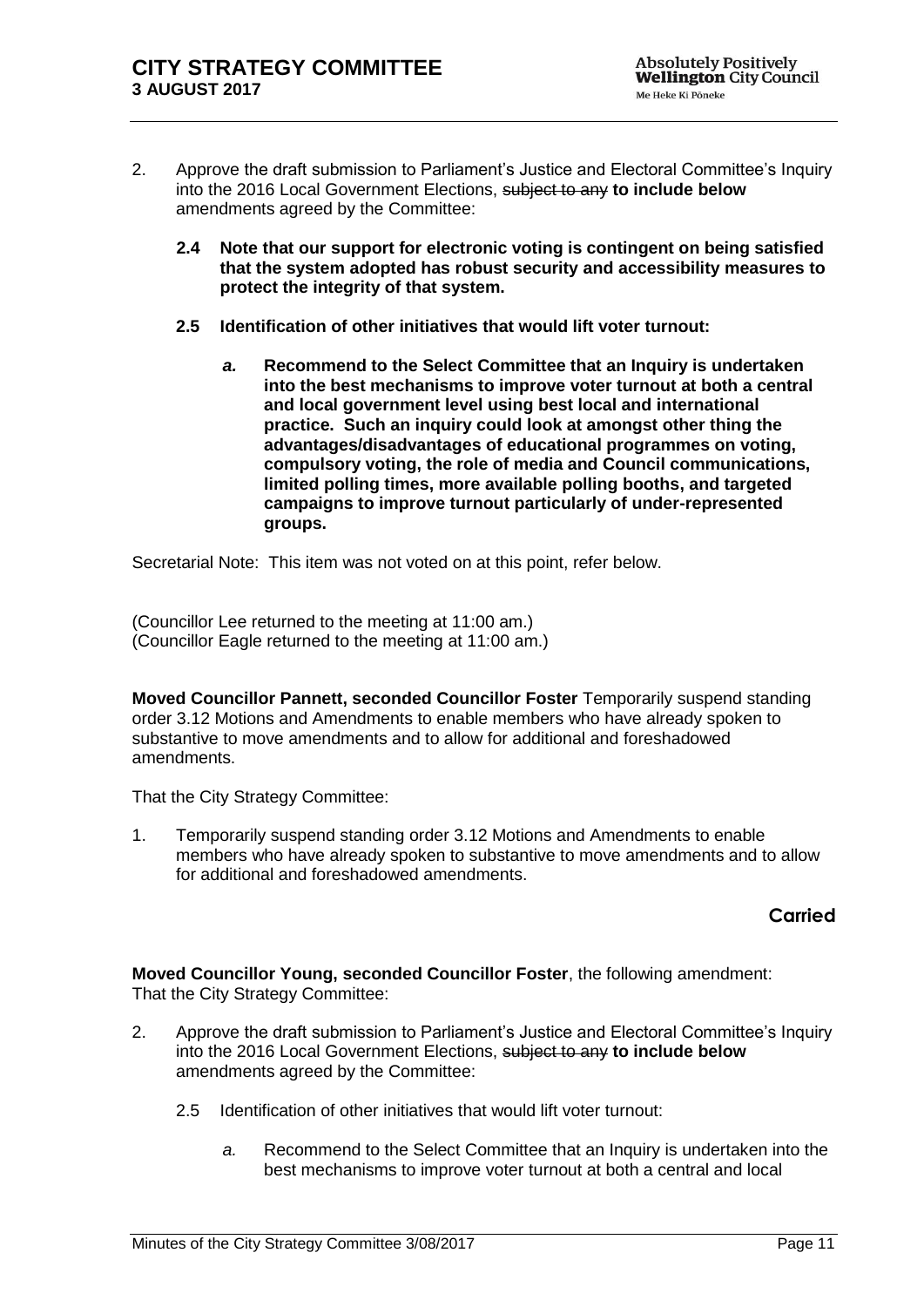government level using best local and international practice. Such an inquiry could look at amongst other thing the advantages/disadvantages of educational programmes on voting, **compulsory voting,** the role of media and Council communications, limited polling times, more available polling booths, and targeted campaigns to improve turnout particularly of underrepresented groups.

A division was called for, voting on which was as follows:

**For:** Mayor Lester Councillor Calvert Councillor Dawson Councillor Day Councillor Eagle Councillor Foster Councillor Gilberd Councillor Lee Councillor Young

**Against:** Councillor Calvi-Freeman Councillor Free Councillor Pannett (Chair)

Majority Vote: 9:3

**Carried**

### **Councillor Pannett/ Councillor Calvert amendment was taken in parts as follows:**

That the City Strategy Committee:

- 2. Approve the draft submission to Parliament's Justice and Electoral Committee's Inquiry into the 2016 Local Government Elections, subject to any **to include below**  amendments agreed by the Committee:
	- **2.4 Note that our support for electronic voting is contingent on being satisfied that the system adopted has robust security and accessibility measures to protect the integrity of that system.**

Councillor Dawson requested his dissenting vote be recorded.

**Carried**

- **2.5 Identification of other initiatives that would lift voter turnout:**
	- **a. Recommend to the Select Committee that an Inquiry is undertaken into the best mechanisms to improve voter turnout at both a central and local government level using best local and international practice. Such an inquiry could look at amongst other thing the advantages/disadvantages of educational programmes on voting, the role of media and Council communications, limited polling times, more available polling booths, and targeted campaigns to improve turnout particularly of under-represented groups.**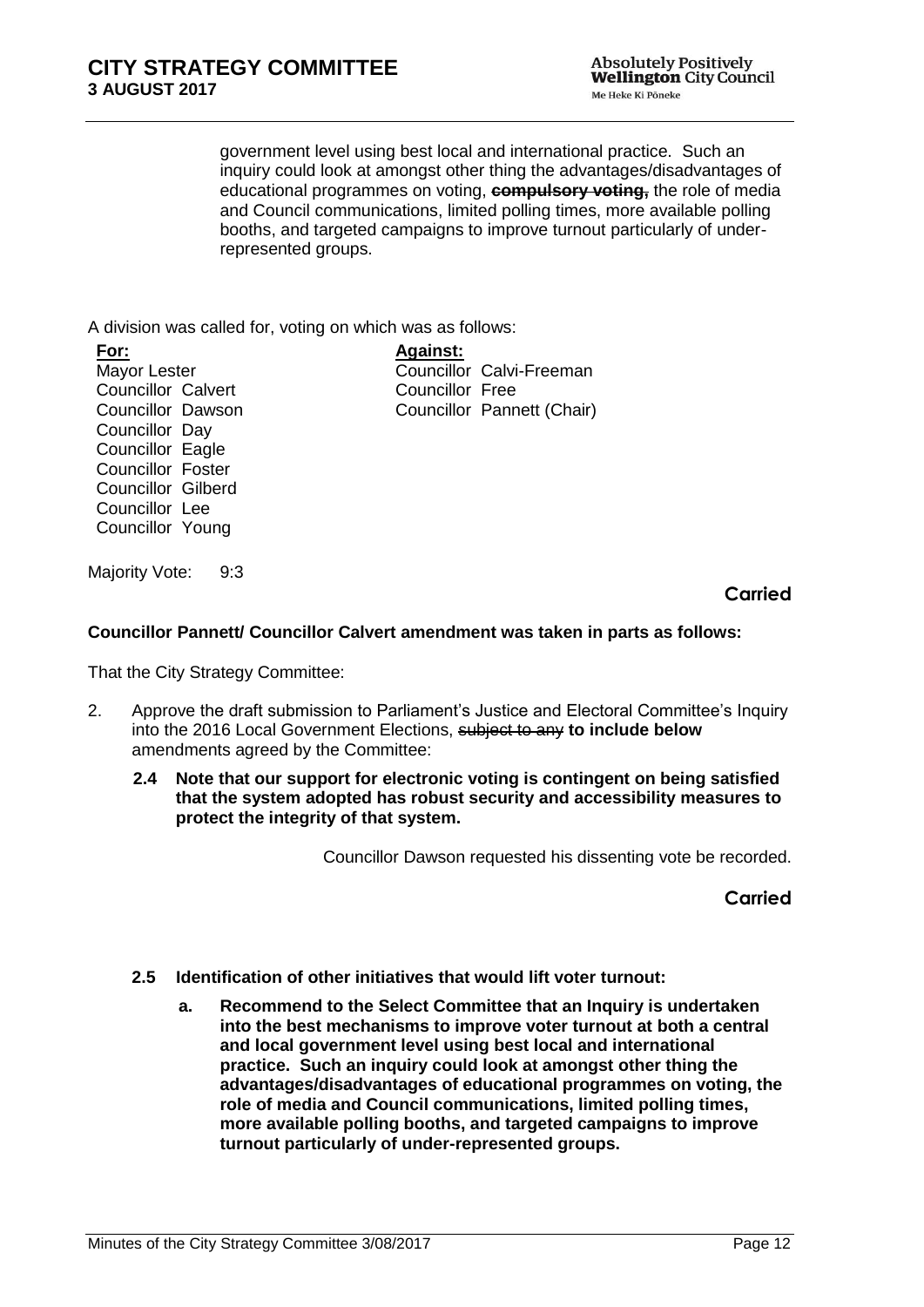## **Carried**

## **Moved Mayor Lester, seconded Councillor Day**

### **Resolved**

That the City Strategy Committee:

- 1. Receive the information.
- 2. Approve the draft submission to Parliament's Justice and Electoral Committee's Inquiry into the 2016 Local Government Elections, to include below amendments agreed by the Committee:
	- 2.4 Note that our support for electronic voting is contingent on being satisfied that the system adopted has robust security and accessibility measures to protect the integrity of that system.
	- 2.5 Identification of other initiatives that would lift voter turnout:
		- a. Recommend to the Select Committee that an Inquiry is undertaken into the best mechanisms to improve voter turnout at both a central and local government level using best local and international practice. Such an inquiry could look at amongst other thing the advantages/disadvantages of educational programmes on voting, the role of media and Council communications, limited polling times, more available polling booths, and targeted campaigns to improve turnout particularly of under-represented groups.
- 3. Agree to delegate to the Mayor and the Chief Executive the authority to make any minor consequential edits, prior to the Submission on the Inquiry into the 2016 Local Government Elections, being submitted to the Justice and Electoral Committee.

**Carried**

# **2. Strategy**

## <span id="page-12-0"></span>**2.1 Wellington Region Natural Hazards Management Strategy**

### **Moved Councillor Foster, seconded Councillor Free**

# **Recommendations**

That the City Strategy Committee:

- 1. Receive the information.
- 2. Endorse the Wellington Region Natural Hazards Management Strategy.
- 3. Agree to the proposed governance structure for the implementation of the Wellington Region Natural Hazards Management Strategy.